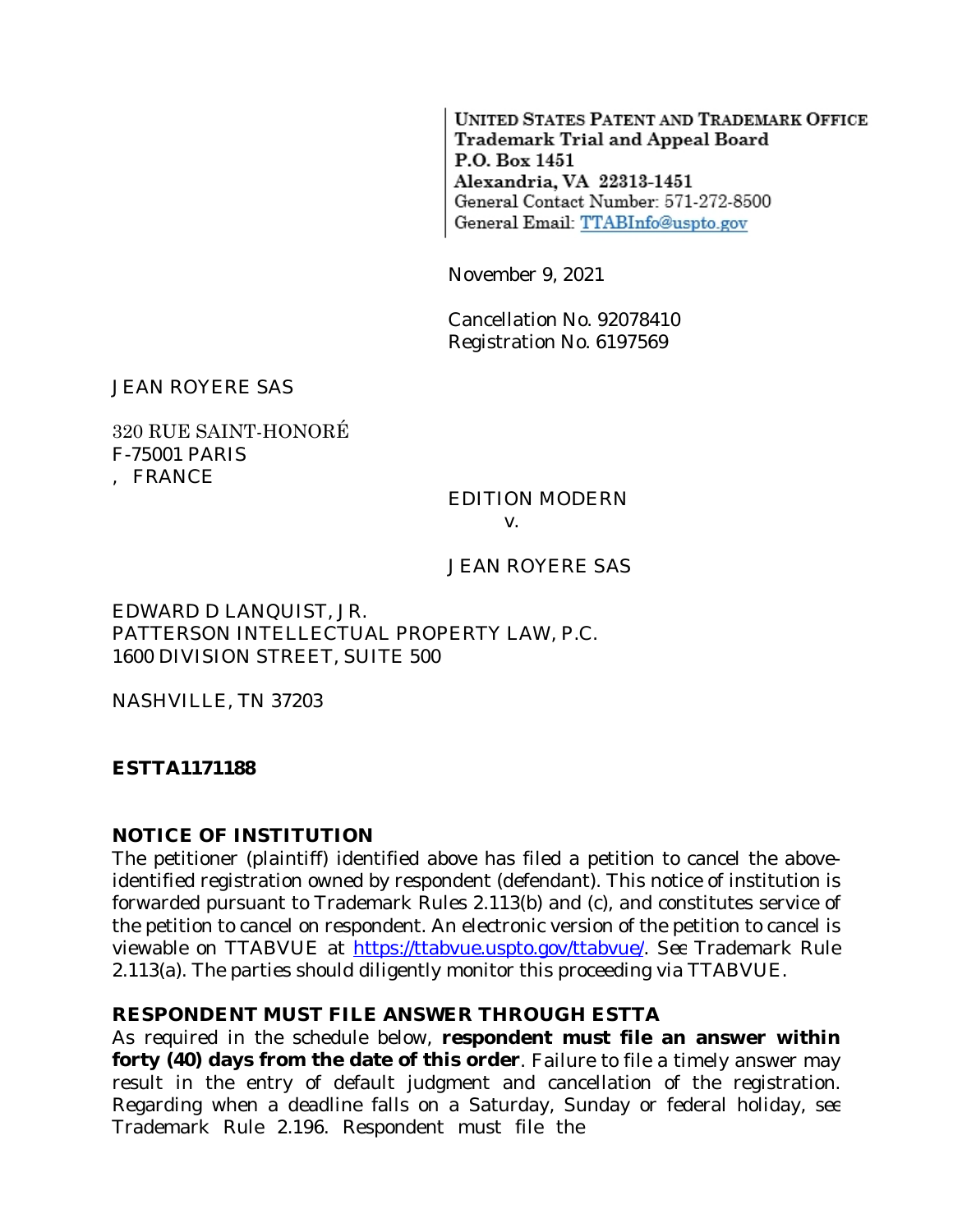he answer through ESTTA Electronic System for Trademark Trials and Appeals, unless ESTTA is unavailable due to technical problems or extraordinary circumstances are present. An answer filed on paper under these limited circumstances must be accompanied by a Petition to the Director (and the required fee under Trademark Rule 2.6). *See* Trademark Rule 2.114(b)(1). In substance, respondent's answer must comply with Fed. R. Civ. P. 8(b); it must admit or deny the allegations in the petition to cancel, and may include available defenses and counterclaims. Regarding the form and content of an answer, *see* Trademark Rule 2.114(b)(2) and TBMP § 311.

# **DUTY TO MAINTAIN ACCURATE CORRESPONDENCE INFORMATION**

Throughout this proceeding, the parties, and their attorneys or representatives, must notify the Board of any correction or update of physical address and email address, and should use the ESTTA change of address form. *See* Trademark Rule 2.18(b); TBMP § 117.

# **SERVICE OF ANSWER AND OF ALL SUBMISSIONS**

The service of the answer, and all other submissions in this proceeding, and of all matters that are required to be served but not required to be filed in the proceeding record, **must** be by **email** unless the parties stipulate otherwise. Trademark Rule 2.119(b). In the absence of a stipulation, service may be by other means **only** under the **limited** circumstances and in a manner specified in Trademark Rule 2.119(b). Regarding the signing and service of all submissions, *see* TBMP §§ 113-113.04.

The answer, and all other submissions, **must** include proof of service. As noted in TBMP § 113.03, proof of service may be in the following certificate of service form:

*I hereby certify that a true and complete copy of the foregoing (insert title of submission) has been served on (insert name of opposing counsel or party) by forwarding said copy on (insert date of mailing), via email (or insert other appropriate method of delivery) to: (set out name, and address or email address of opposing counsel or party).*

| Signature_ |  |  |
|------------|--|--|
| Date       |  |  |

# **SUBMIT ALL FILINGS ONLINE VIA ESTTA**

Submissions **must** be filed via ESTTA, the Board's online filing system, unless ESTTA is unavailable due to technical problems or extraordinary circumstances are present. Trademark Rule 2.126(a). Submissions may be filed in paper form **only** under the **limited** circumstances specified in Trademark Rule 2.126(b), with a required written explanation. ESTTA is accessible at the Board's web page: <https://estta.uspto.gov/>. The page has instructions and tips. ESTTA offers various forms, some of which may require attachments and/or a fee. For technical questions, a party may call 571-272-8500 (Mon. - Fri. 8:30 - 5:00 ET) or email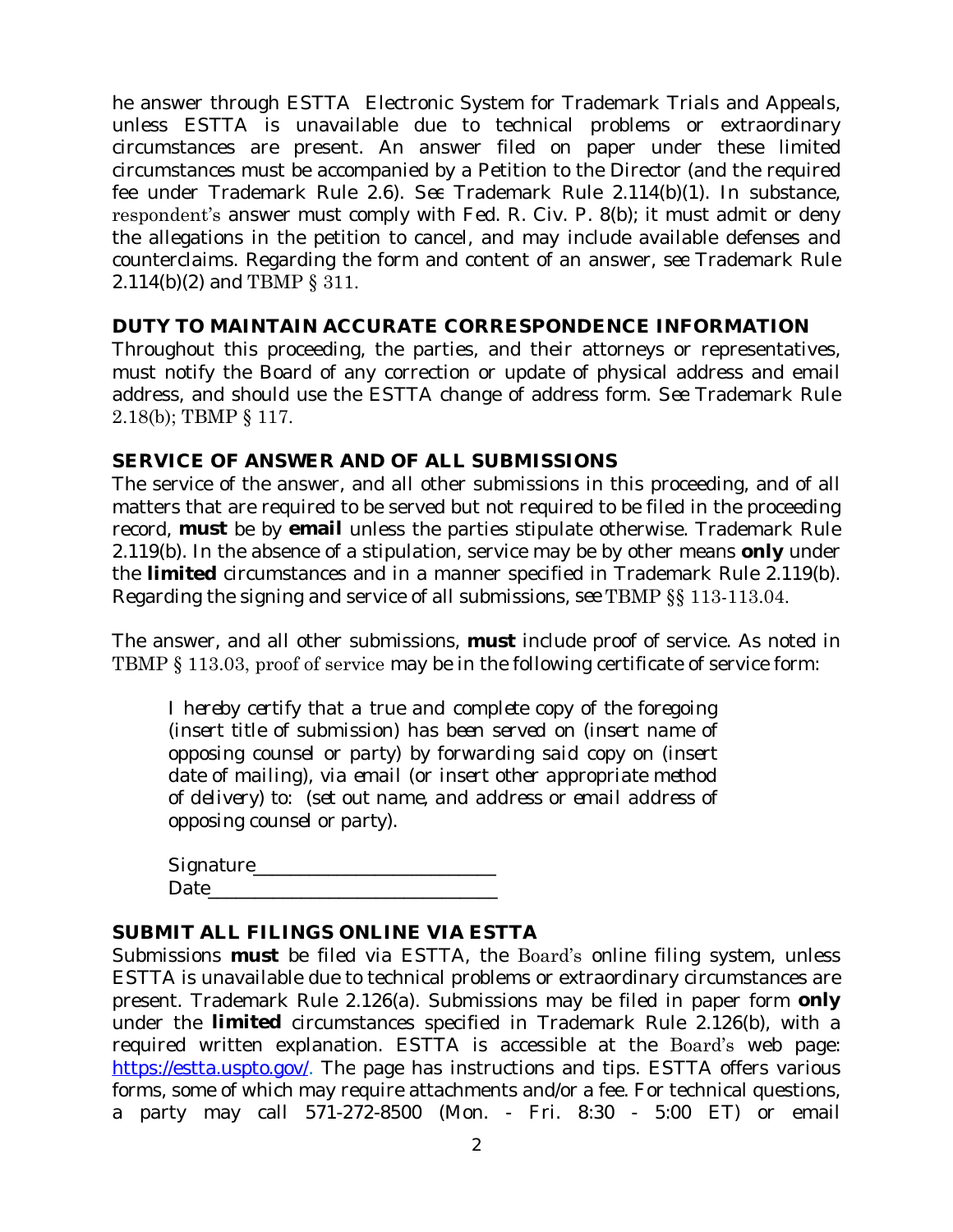ESTTA@uspto.gov. This proceeding involves several deadlines, and due to potential technical issues, parties should not wait until the deadline to submit filings. The Board may **decline to consider** an untimely submission. Moreover, Trademark Rule 2.126 sets forth the required form and format for all submissions (*e.g.*, page limitations), and the Board may **decline to consider** any submission that does not comply with this rule, including, but not limited to motions, briefs, exhibits, and deposition transcripts.

#### **CONFERENCE, DISCOVERY, DISCLOSURE AND TRIAL SCHEDULE**

| Time to Answer                              | 12/19/2021 |
|---------------------------------------------|------------|
| Deadline for Discovery Conference           | 1/18/2022  |
| <b>Discovery Opens</b>                      | 1/18/2022  |
| <b>Initial Disclosures Due</b>              | 2/17/2022  |
| <b>Expert Disclosures Due</b>               | 6/17/2022  |
| <b>Discovery Closes</b>                     | 7/17/2022  |
| <b>Plaintiff's Pretrial Disclosures Due</b> | 8/31/2022  |
| Plaintiff's 30-day Trial Period Ends        | 10/15/2022 |
| Defendant's Pretrial Disclosures Due        | 10/30/2022 |
| Defendant's 30-day Trial Period Ends        | 12/14/2022 |
| <b>Plaintiff's Rebuttal Disclosures Due</b> | 12/29/2022 |
| Plaintiff's 15-day Rebuttal Period Ends     | 1/28/2023  |
| <b>Plaintiff's Opening Brief Due</b>        | 3/29/2023  |
| Defendant's Brief Due                       | 4/28/2023  |
| <b>Plaintiff's Reply Brief Due</b>          | 5/13/2023  |
| Request for Oral Hearing (optional)         | 5/23/2023  |
| Due                                         |            |

#### **PARTIES ARE REQUIRED TO HOLD DISCOVERY CONFERENCE**

The parties are required to schedule and hold a discovery conference by the deadline in the schedule in this order, or as reset by the Board. In the conference, the parties are required to discuss, at a minimum, 1) the nature and basis of their claims and defenses, 2) the possibility of promptly settling, or at least narrowing the scope of claims or defenses, and 3) arrangements for disclosures, discovery, preserving discoverable information and introduction of evidence at trial. For guidance, *see* Fed. R. Civ. P. 26(f), Trademark Rule 2.120(a)(2)(i) and TBMP §§ 401.01 and 408.01(a).

The parties must hold the conference in person, by telephone or by a means on which they agree. A Board interlocutory attorney or administrative trademark judge will participate in the conference either upon request of any party made no later than ten (10) days prior to the conference deadline, or when the Board deems it useful to have Board involvement. *See* Trademark Rule 2.120(a)(2)(i). A request for Board participation must be made either through ESTTA, or by telephone call to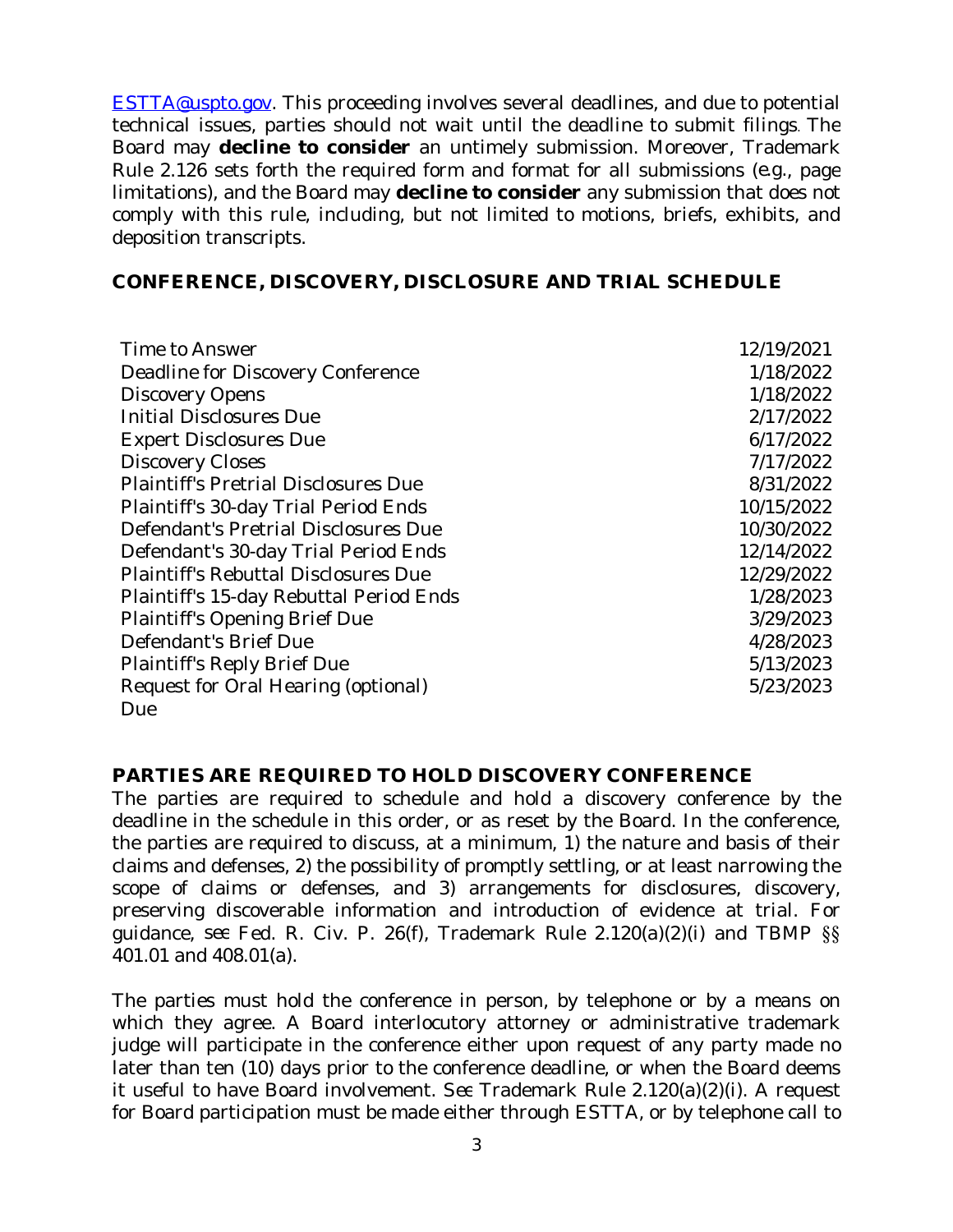the assigned interlocutory attorney named on the TTABVUE record for this proceeding. A party requesting Board participation should first determine possible dates and times when all parties are available. A conference with a Board attorney's participation will be by telephone in accordance with the Board's instructions.

For efficiency, the parties may stipulate to various procedural and substantive disclosure, discovery and trial matters (*e.g*., modification of deadlines and obligations) upon written stipulation and approval by the Board. Trademark Rule  $2.120(a)(2)(iv)$  provides a non-exhaustive list of matters to which parties may stipulate. The best practice is to reduce all stipulations to writing. If email service is not practical, such as for voluminous document production in discovery, the parties should discuss in the conference how production will be made. The parties, and their attorneys or representatives, have **a duty to cooperate** in the discovery process. TBMP § 408.01.

# **PROTECTIVE ORDER FOR CONFIDENTIAL INFORMATION**

The Board's Standard Protective Order is automatically imposed in all *inter partes* proceedings, and is available at: [https://www.uspto.gov/trademarks-application](https://www.uspto.gov/trademarks-application-process/appealing-trademark-decisions/standard-documents-and-guidelines-0)process/appealing-trademark-decisions/standard-documents-and-guidelines-0.

During their conference, the parties should discuss whether they will use an alternative or modified protective order, subject to approval by the Board. *See* Trademark Rule 2.116(g) and TBMP § 412. The standard order does not automatically protect confidential information; its provisions for designating confidential information must be utilized as needed by the parties. Trademark Rule 2.126(c) sets forth the procedure for filing confidential submissions.

# **ACCELERATED CASE RESOLUTION (ACR)**

During their conference, the parties are to discuss whether they wish to seek mediation or arbitration, and whether they can stipulate to the Board's Accelerated Case Resolution (ACR) process for a more efficient and cost-effective means of obtaining the Board's determination of the proceeding. For details, and examples of ACR proceedings, *see* TBMP § 528, and the Board's webpage: <https://www.uspto.gov/ttab>.

# **INITIAL DISCLOSURES AND DISCOVERY**

Regarding the deadline for and contents of initial disclosures, *see* Trademark Rules  $2.120(a)(1)$  and  $(2)(i)$ , and TBMP § 401.02. Regarding deadlines for serving and responding to discovery, *see* Trademark Rule 2.120(a)(3) and TBMP § 403.03. Certain provisions of Fed. R. Civ. P. 26 are applicable in modified form. Note that written discovery (interrogatories, requests for production, requests for admission) must be served **early** enough so that responses will be due **no later than** the close of discovery. Regarding the scope and limits of discovery, *see* TBMP 414; discoverable items may include documents, tangible things, and electronically stored information (ESI).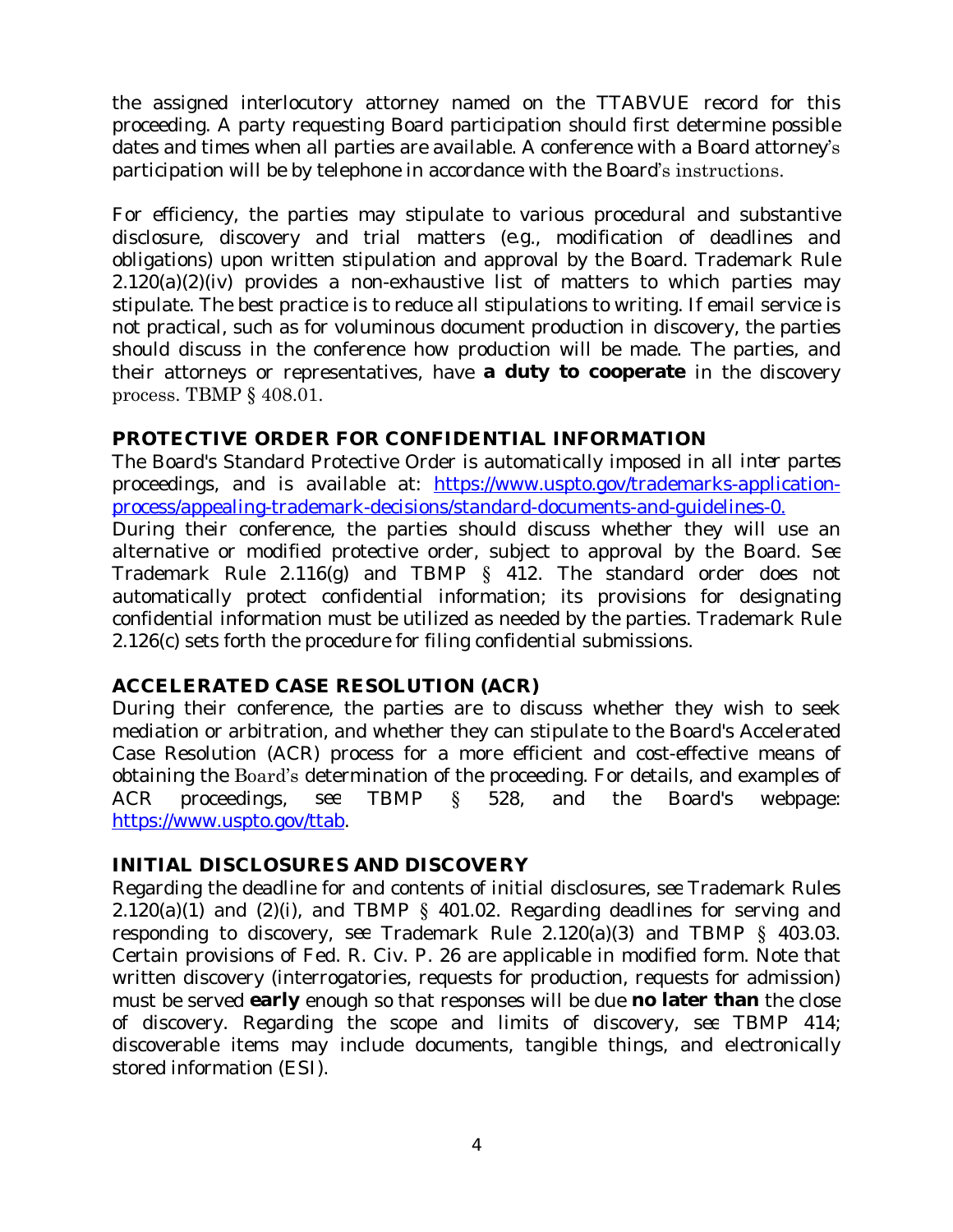# **MOTIONS**

Certain provisions of Fed. R. Civ. P. 11 apply to all submissions in Board proceedings. *See* TBMP § 527.02. Regarding available motions, *see* TBMP Chapter 500. Regarding applicable deadlines to respond to motions, depending on the motion filed, *see* Trademark Rules 2.127(a) and (e)(1). When a party timely files a potentially dispositive motion the proceeding is suspended with respect to all matters not germane to the motion. *See* Trademark Rule 2.127(d). In addressing motions or other filings, if it appears to the Board that a telephone conference would be beneficial, or upon request of one or both parties, the Board may schedule a conference. *See* Trademark Rule 2.120(j)(1) and TBMP § 502.06(a).

# **PRETRIAL DISCLOSURES, TRIAL AND BRIEFING**

Regarding the procedures and deadlines for pretrial disclosures and trial, and specifically the noticing, taking, serving and submitting of evidence and testimony, *see* Trademark Rules 2.120(k), 2.121, 2.122, 2.123 and 2.125, as well as TBMP Chapter 700. The parties should review these authorities. For example: witness testimony may be submitted in the form of affidavit or declaration subject to the right to oral cross examination; transcripts of testimony depositions, with exhibits, must be served on each adverse party within thirty (30) days after completion of taking the testimony; certified transcripts and exhibits must be filed, with notice of such filing served on each adverse party; and all notices of reliance must be submitted during the submitting party's assigned testimony period and must indicate generally the relevance the evidence and associate it with one or more issues.

Main briefs shall be filed in accordance with Trademark Rules 2.128(a) and (b). An oral hearing is not required, but will be scheduled upon separate notice timely filed pursuant to Trademark Rule 2.129(a). Regarding briefs and oral hearings, *see* TBMP §§ 801-802.

# **LEGAL RESOURCES AVAILABLE AT WEB PAGE**

For a general description of Board proceedings, *see* TBMP §102.03. Proceedings are governed by the Trademark Rules of Practice in Parts 2 and 7 of Title 37 of the Code of Federal Regulations. These rules, the Manual of Procedure (TBMP), information on Accelerated Case Resolution (ACR) and Alternative Dispute Resolution (ADR), and many Frequently Asked Questions, are available on the Board's web page, at:

[https://www.uspto.gov/ttab](http://www.uspto.gov/ttab). The parties should check the web page for important changes, announcements, etc., many of which apply to proceedings already in progress.

#### **PARTIES NOT REPRESENTED BY COUNSEL**

This proceeding is similar to a civil action in a federal district court and can be complex. The Board **strongly** advises all parties to secure the services of an attorney who is familiar with trademark law and Board procedure. The Board cannot aid in the selection of an attorney. *See* TBMP § 114.02. The Board requires